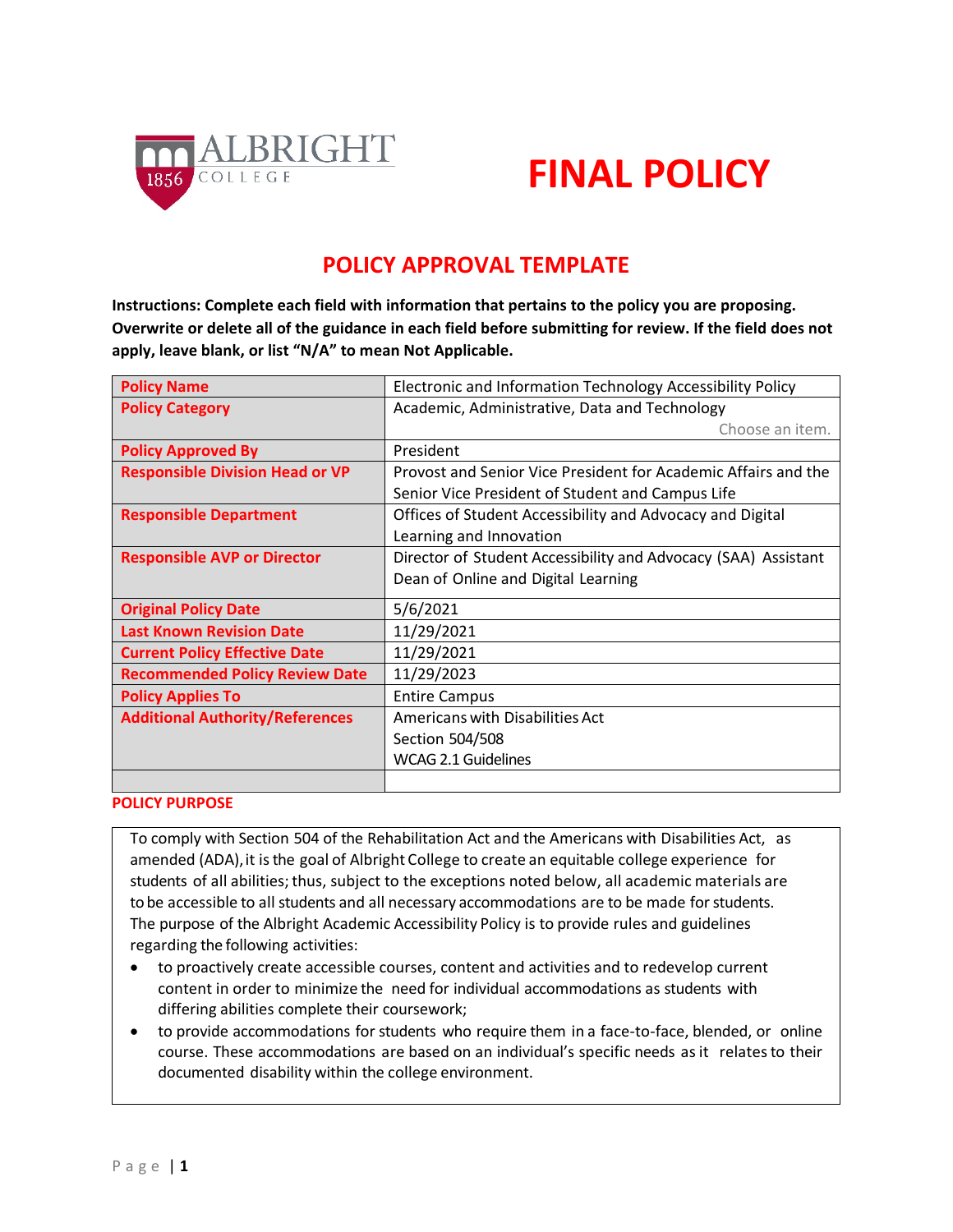## **BACKGROUND**

Section 504 of the Rehabilitation Act and the Americans with Disabilities Act, as amended (ADA) require that institutions which receive federal funding comply with all accessibility laws. As a recipient of student financial aid, Albright College istherefore required to comply with these laws. Colleges not in compliance with applicable federal and state laws have found themselves in challenging situations and open to legal liabilities.

#### **DEFINITIONS**

| <b>TERM</b>                    | <b>DEFINITION</b>                                                               |  |  |  |
|--------------------------------|---------------------------------------------------------------------------------|--|--|--|
| <b>Academic</b>                | A letter created by the Student Accessibility and Advocacy (SAA) office that    |  |  |  |
| Accommodation                  | details the specific academic accommodations that are approved fora specific    |  |  |  |
| Letter (AAL)                   | student. The student distributes this letter to the professors when they        |  |  |  |
|                                | would like to use their accommodations in a course.                             |  |  |  |
| <b>Accessible</b>              | Accessible means that individuals with disabilities can independently acquire   |  |  |  |
|                                | the same information, engage in the same interactions, and enjoy the same       |  |  |  |
|                                | services within the same time frame as individuals without disabilities, with   |  |  |  |
|                                | substantially equivalent ease and effectiveness of use.                         |  |  |  |
| <b>Accommodated Test</b>       | The testing environment that is overseen by the SAA office to provide testing   |  |  |  |
| Center (ATC)                   | accommodations for students. The ATC is proctored to ensure test integrity.     |  |  |  |
| <b>Accommodation</b>           | The term "accommodation" may be used to describe an alteration of               |  |  |  |
|                                | environment, curriculum format, or equipment that allows an individual          |  |  |  |
|                                | with a disability to gain access to content and/or complete assigned tasks.     |  |  |  |
|                                | They allow students with disabilities to pursue a regular course of study.      |  |  |  |
|                                | Accommodations do not fundamentally alter course curriculum or outcomes.        |  |  |  |
|                                | The student is legally entitled to all accommodations outlined in the AAL       |  |  |  |
|                                | unless to do so is determined to fundamentally alter course requirements.       |  |  |  |
|                                | This determination can only be made by the SAA Office through interactive       |  |  |  |
|                                | discussion with the professor, student, and other persons, as necessary.        |  |  |  |
| <b>Alternative Text</b>        | Alt text (alternative text) is a word or phrase that can be inserted as an      |  |  |  |
|                                | attribute in a document to tell viewers the nature or contents of an image. It  |  |  |  |
|                                | is typically a brief description of an image, chart, etc. and permits the image |  |  |  |
|                                | or chart to be accessible with assistive technology.                            |  |  |  |
| <b>Artificial Intelligence</b> | Computer generated captioning that does not utilize humans to proof or edit     |  |  |  |
| (AI) Captioning                | captions. The error rate is variable depending on the program doing the AI      |  |  |  |
|                                | (Artificial Intelligence) captioning.                                           |  |  |  |
| <b>Assistive Technology</b>    | Any piece of equipment that is used to enhance the functional capabilities of   |  |  |  |
|                                | students with disabilities. Examples of assistive technologies include screen   |  |  |  |
|                                | reading, text magnifier, or speech recognition software.                        |  |  |  |
| <b>CART services</b>           | CART Service means Communication Access Realtime Translation Service.           |  |  |  |
|                                | CART Service is one means of communication access for deaf or hard of           |  |  |  |
|                                | hearing individuals who read English fluently.                                  |  |  |  |
| <b>Captions</b>                | A written, word-for-word description of the auditory information being          |  |  |  |
|                                | presented on the screen of a video presentation.                                |  |  |  |
| <b>Disability</b>              | Physical or mental impairment that substantially limits one or more major life  |  |  |  |
|                                | activities. Someone has a disability when they 1) have a physical or mental     |  |  |  |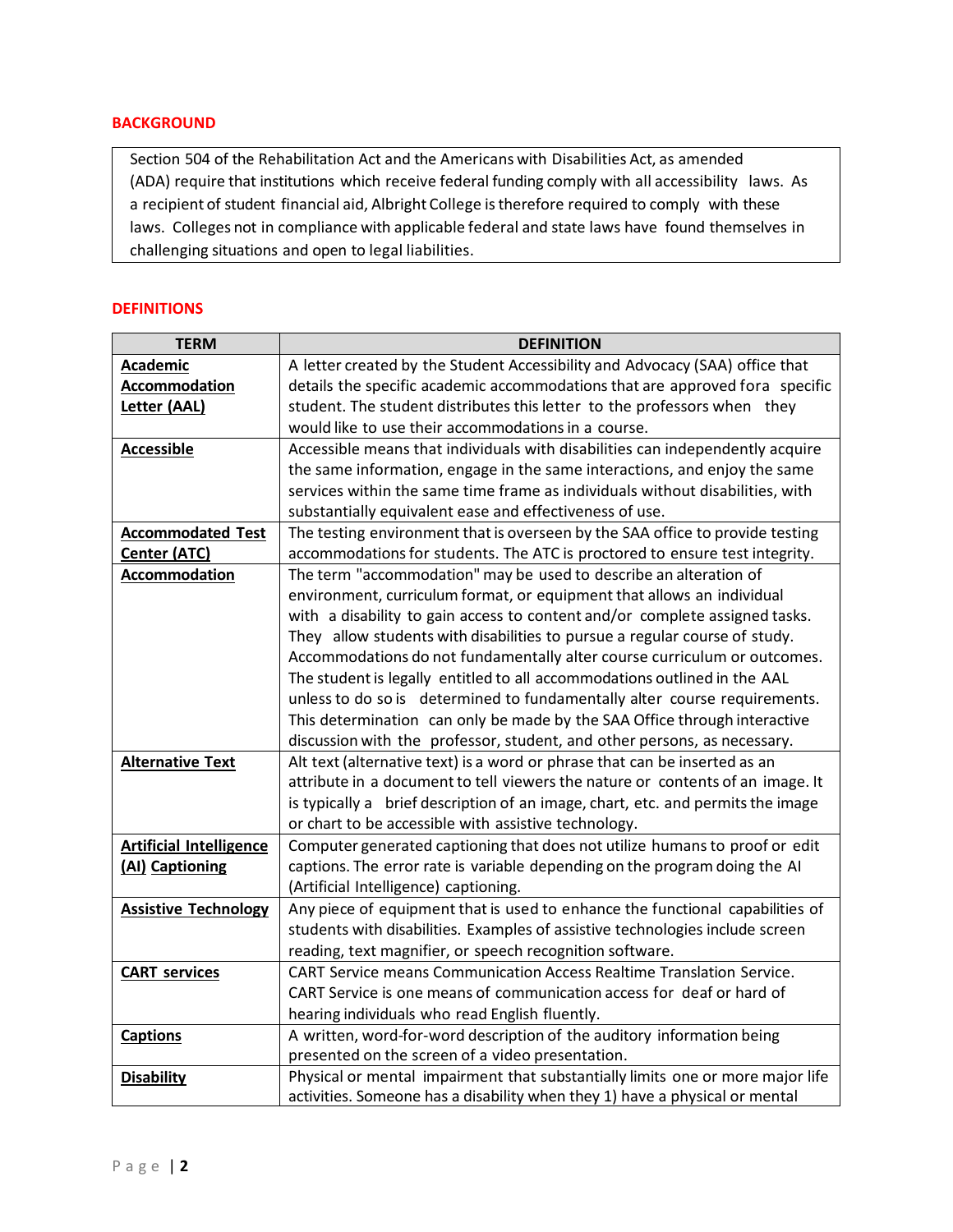|                         | impairment that substantially limits one or more major life activities, 2) have<br>a record of such an impairment, or 3) are regarded as having a physical or<br>mental impairment.                                              |  |
|-------------------------|----------------------------------------------------------------------------------------------------------------------------------------------------------------------------------------------------------------------------------|--|
| <b>OCR</b>              | Optical Character Recognition. This process turns an image into readable text.                                                                                                                                                   |  |
| <b>SAA</b>              | Student Accessibility and Advocacy: the office on campus that is responsible<br>for reviewing documentation and engaging students in an interactive process<br>to determine necessary accommodations in the college environment. |  |
| <b>Universal Design</b> | Proactive design of products and environments to be usable by all people, to<br>the greatest extent possible, without the need for adaptation or specialized<br>design.                                                          |  |
| <b>WCAG</b>             | Web Content Accessibility Guidelines (WCAG) 2.1 defines how to make Web<br>content more accessible to people with disabilities. This is the widely<br>accepted rule for online accessibility compliance.                         |  |

# **POLICY TEXT**

The Americans with Disabilities Act (ADA) and Section 504 of the Rehabilitation Act require that Albright College ensure that its programs, services, goods, and facilities are accessible to individuals with Disabilities.

Albright College, in compliance with state and federal laws and regulations, including the Americans with Disabilities Act and Section 504 of the Rehabilitation Act, does not discriminate based on D isability in administration of its education-related programs and activities, and has an institutional commitment to provide equitable educational opportunities for disabled students who are otherwise qualified.

Subject to the exceptions noted below, Albright College is committed to providing equitable access to information technology, digital materials, services, and the environments in which information technology is used. Subject to the exceptions noted below, all faculty are responsible for ensuring access to their Web content, Web applications, digital materials, environments, and services to the greatest extent possible in accordance with the following practices.

Subject to the exceptions noted below, the College will meet the standards and guidelines outlined in the Web Content Accessibility Guidelines [\(WCAG](https://www.w3.org/TR/WCAG22/) 2.1) Level AA for all web-based electronic information, communication, and technology." Further, subject to the exceptions noted below, it will follow the Guidance on Applying WCAG 2.1 to Non-Web Information and Communications Technologies (WCAG2ICT).

Please note that Albright's commitment to follow WCAG 2.1 Level AA for all web-based electronic information, communication, and technology only applies to web-based electronic information, communication, and technology that are used for Albright-related business.

Personal web pages or websites published by students, employees or non-college organizations that are not used to conduct College-related business are outside the scope of this policy.

A summary of WCAG 2.1 requirements are asfollows. Please refer to the original WCAG 2.1 document for complete information.

• All images, except those that are decorative, must have Alternative Text, Captions, or an explanation in the surrounding text. This includes graphics, charts, and diagrams. When an image is complex, a hyperlink will be provided for an appendix which will contain a complete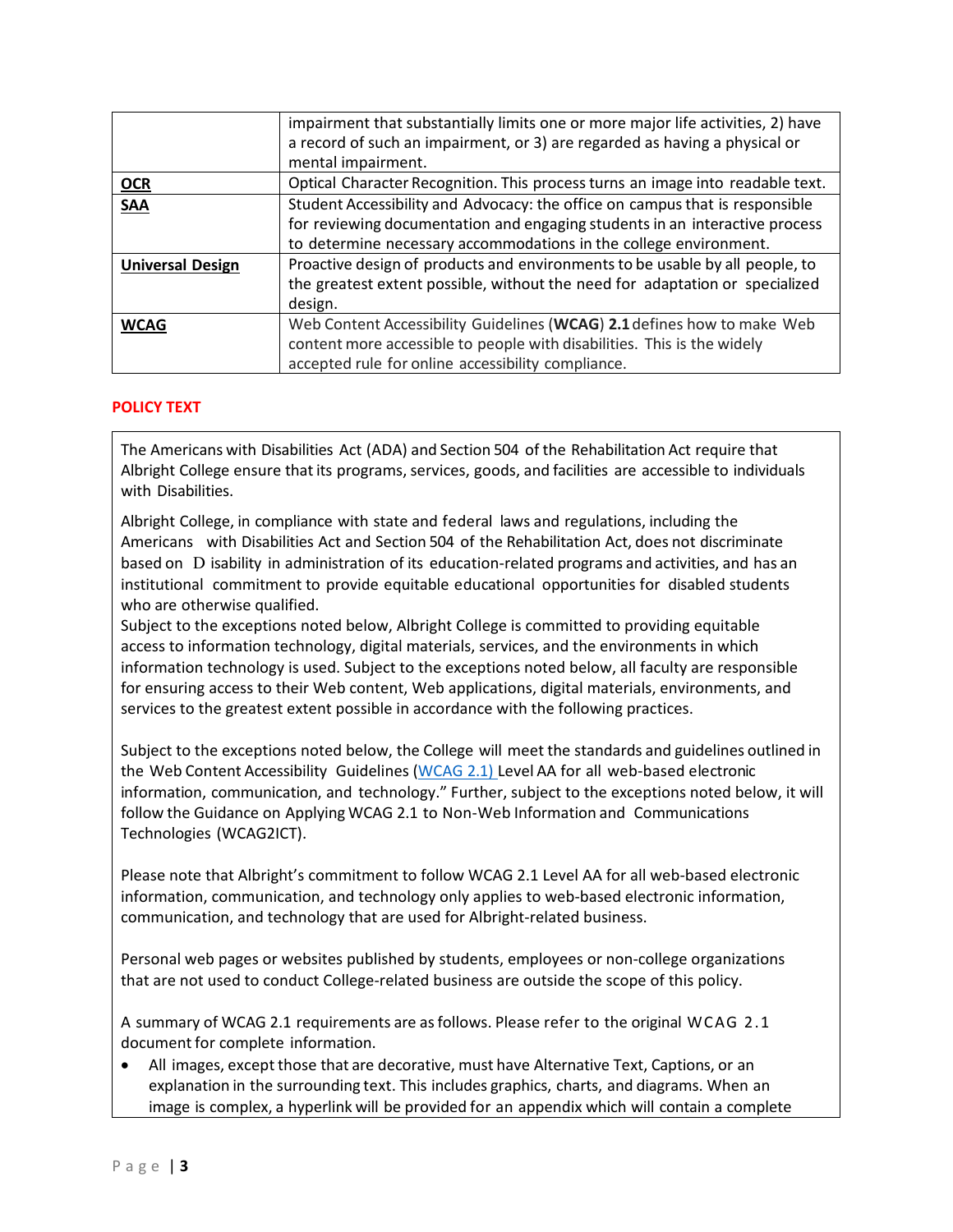written explanation of the information that the graphic was intended to relay.

- Tables must have header rows or alternative text.
- ALL videos must be Captioned. All live, online classes should be presented in the recommended platform which provides a minimum of AI captioning.
- PowerPoint presentations must be in proper reading order for screen readers, alternative text applied to images and an accessible layout..
- Document files should be provided in Word or HTML whenever possible.
- PDF files must be readable, searchable, and accessible. Optimal Character Recognition (OCR) must be performed on all PDF documents.
- High-contrast colors should always be used.

# **Specific applications of the WCAG 2.1 standard are as follows:**

- **Instructional Materials**: All electronic instructional materials, optional and required, must be accessible. This includes, but is not limited to, syllabi, textbooks, presentations, and handouts delivered within the college's learning management system, via email or via another electronic means for face-to-face classes as well as e-learning courses. It also includes electronic instructional activities such as instructional videos, online collaborative writing, Web conferencing, blogging, etc.
- **Documents**: All documents used for student learning are produced, maintained or distributed electronic documents must be Accessible. This includes, but is not limited to, word processing documents, PDFs, presentations, publications, and spreadsheets that are scanned, uploaded, posted, or otherwise published or distributed electronically.
- **Electronic Media**: All electronic multimedia resources used by the College for instruction or other academic purposes must be accessible. Videos must be closed-captioned and audio resources must be transcribed.
- **Universal Design of Learning:** UniversalDesign for Learning (UDL) is a way of thinking about teaching and learning that gives all students equal opportunity to learn.
	- o Multiple means of engagement tap into learners' interests, offer appropriate challenges, and increase motivation.
	- o Multiple means of representation give learners several ways of acquiring information and knowledge.
	- o Multiple means of expression-provide learners alternatives for demonstrating what they know.
- **Software, Hardware, and IT (Information Technology) Systems**: All software, hardware and IT systems used for academic purposes must be accessible and produce accessible products or content, which includes compatibility with assistive technology. Software, hardware, and IT systemsinclude, but are not limited to, learning management, content management and other academic systems.
- **Procurement/Purchases**: The Offices of SAA and Online and Digital Learning will work with DSI to purchase electronic products and solutions, including, but not limited to, software, operating systems, Web-based applications, video, and multimedia, that meet or exceed the above Accessibility standards. The College recommends that all requests for proposals from and contracts with vendors include language that outlinesthis requirement and provides stipulations for how the vendor is expected to demonstrate compliance.

In cases where Web content, Web applications, digital materials or services are not accessible, an individual with a disability may request thatthe Web content, Web application, digital material or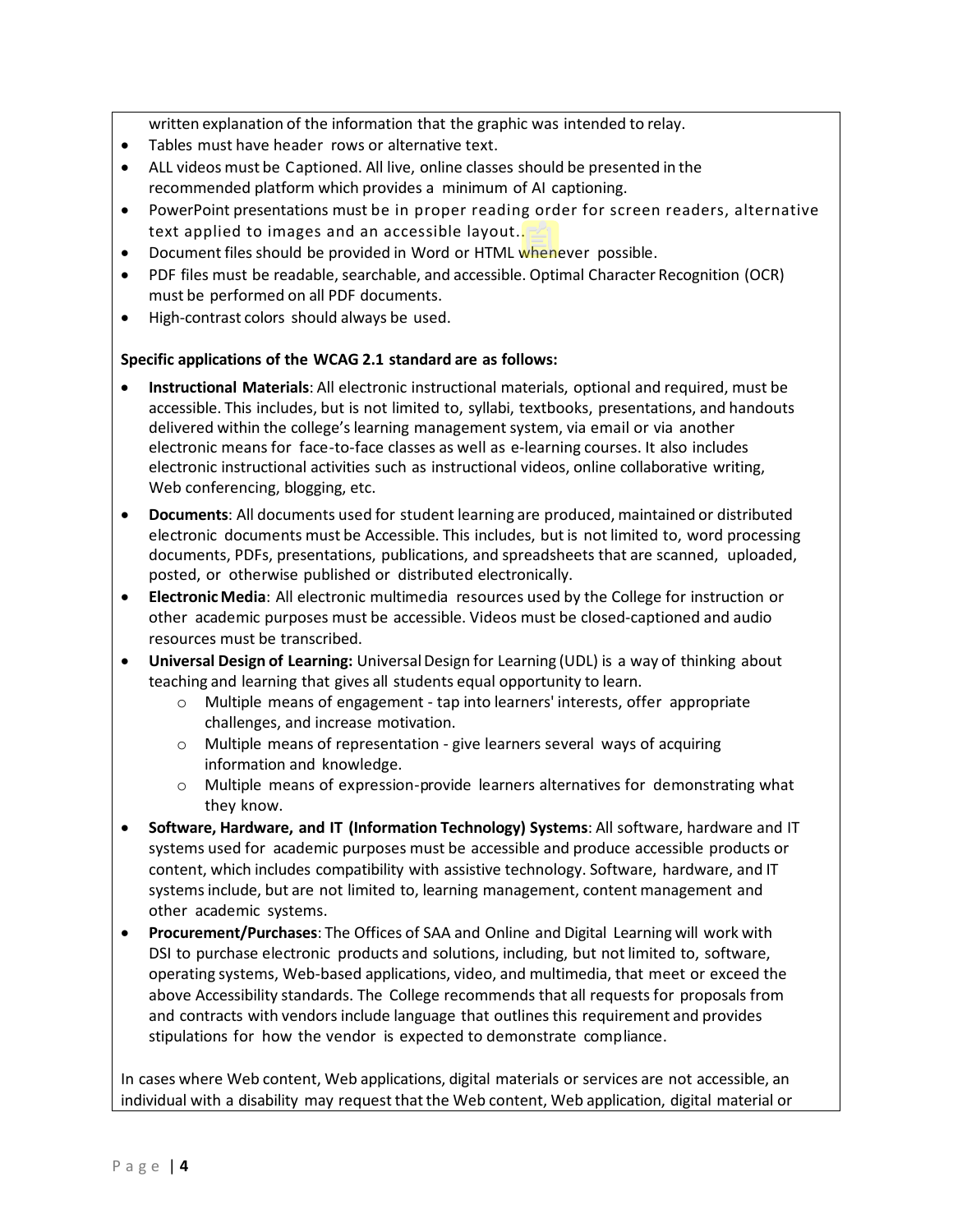service be made available in an accessible alternative format or that an equally effective accommodation be provided by the unit responsible forits provision and maintenance. The responsible unit must, upon receipt of the request, either make an accessible alternative format available or provide an equally effective accommodation. For further applicable information that applies in this situation, also see the section on 'Exceptions' below.

# **Subject to the exceptions noted below, it is the responsibility of the Offices of Academic Affairs, the Offices of Student and Campus Life, and other applicable Albright administration to:**

- Provide information to faculty, staff, students, and guests with disabilities in accessible formats upon request.
- Ensure that courses when viewed in their entirety are accessible by all audiences.
- Provide or arrange reasonable accommodations, academic adjustments, and/or auxiliary aids and services, for faculty, staff, and students with disabilities in courses, and maintain appropriate confidentiality of records and communications.

# **Subject to the exceptions noted below, it is the responsibility of the faculty to:**

- Ensure that all videos required or recommended for a course are uploaded into the approved video storage system.
- Ensure that all documents, PowerPoint presentations, PDFs and other media that are required or recommended for a course complies with all components outlined in this policy.
- Comply with all academic accommodations approved by the Student Accessibility and Advocacy (SAA) office as outlined in the students' AAL.
- Notify the SAA office immediately if there are concernsthat the approved accommodations will fundamentally alter the course curriculum.
- Ensure that all third-party videos are appropriately captioned with 99% accuracy. If a thirdparty video is not in compliance, it cannot be used in class.
- Ensure that videos are submitted to the SAA office a minimum of 14 days in advance if faculty requires assistance with faculty-owned video captioning.
- Ensure that live online classes are conducted in a program/ platform that will provide captioning assistance.
- Necessary services may include CART services, Captioning, or other services as required to make coursework WCAG compliant..
- Work with the SAA Office and the Office of Digital Learning and Innovation to create WCAG compliant materials in the most cost-effective manner. This may require the use of alternative modalities of relaying information.
- **Exceptions:** In the rare event that an essential piece of digital content cannot be made accessible, the faculty will work with the SAA office and the Assistant Dean of Online and Digital Learning to addressthe concern and to determine the best courses of action. A record will be kept identifying the specific piece of course content, the reason that it could not be made accessible, and the course of action taken. For further applicable information that applies in this situation, also see the section on 'Exceptions' below

# **It is the responsibility of the student to:**

- Identify themself by completing the appropriate application and submitting documentation in accordance with the documentation standards.
- Consult with the director of SAA to determine specific accommodations based on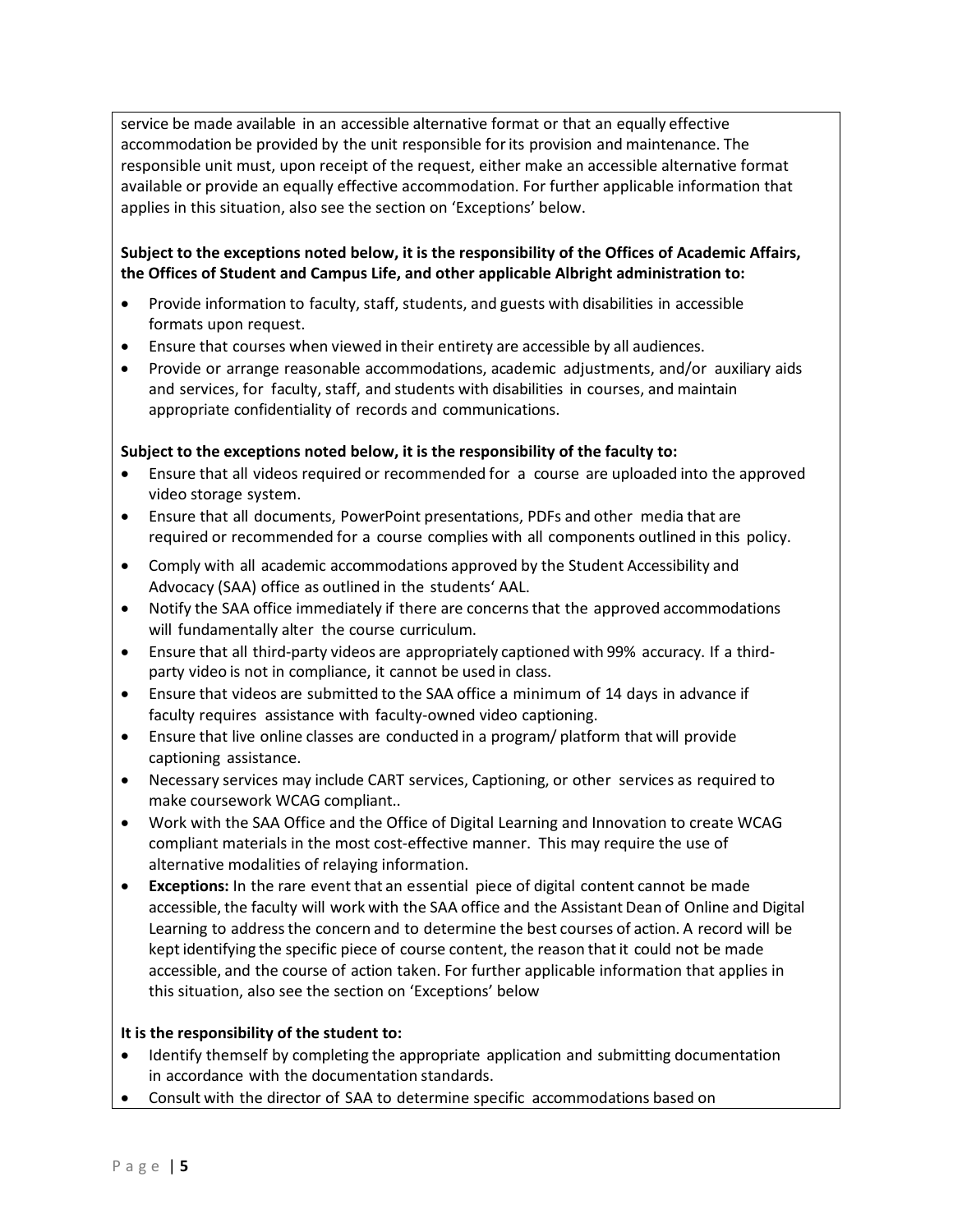documentation.

- Give written authorization of approved accommodations via their AAL forany class in which they choose to use their accommodations. The AAL must be given to a professor prior to the expectation of any accommodation. Accommodations are not retroactive.
- To meet with their professors atthe beginning of each semester to discuss arrangements for receiving accommodation in each course.
- To notify the Director of SAA immediately if there are any accessibility concerns with their class. It is required that any event which results in a student feeling as if they have not received their approved accommodations be reported within 5 business days to the SAA Office."

# **Exceptions:**

- Consistent with applicable laws, Albright College will follow WCAG 2.1 Level AA for all webbased electronic information, communication, and technology unless doing so 1) fundamentally alters a program, service, or activity or 2) creates an undue administrative or financial burden.
- Further, for all aspects of this policy for which Albright determines an undue administrative or financial burden exists, or that requires a fundamental alteration of a program or service or activity, the college will provide affected individuals with effective alternative access.
- In providing effective alternative access, Albright will take actions that do not impose on the college any undue administrative or financial burden and that do not require a fundamental alternation of any program or service or activity. Further, in providing effective alternative access, the college will ensure that, to the maximum extent possible, individuals with disabilities receive the same benefits or services as their nondisabled peers.
- Please note that effective alternative access alternatives are not required to produce the identical result or level of achievement for persons with disabilities, but they must afford persons with disabilities an equal opportunity to obtain the same result, to gain the same benefit, or to reach the same level of achievement, in the most integrated setting appropriate to the person's needs.

# **ASSOCIATED PROCEDURE'S LOCATION**

All pertinent procedures are housed within the procedures section of the Policy Website and within the Office of Student Advocacy and Accessibility and the Department of Digital Learning and Innovation.

**REVISION LOG**

| <b>DATE OF REVISION</b> | <b>MAJOR CHANGES</b><br>(Note: electronic copies of the former versions of the policy must be maintained within the unit,<br>department, or division) |
|-------------------------|-------------------------------------------------------------------------------------------------------------------------------------------------------|
| Click or tap to         |                                                                                                                                                       |
| enter a date.           |                                                                                                                                                       |
| Click or tap to         |                                                                                                                                                       |
| enter a date.           |                                                                                                                                                       |
| Click or tap to         |                                                                                                                                                       |
| enter a date.           |                                                                                                                                                       |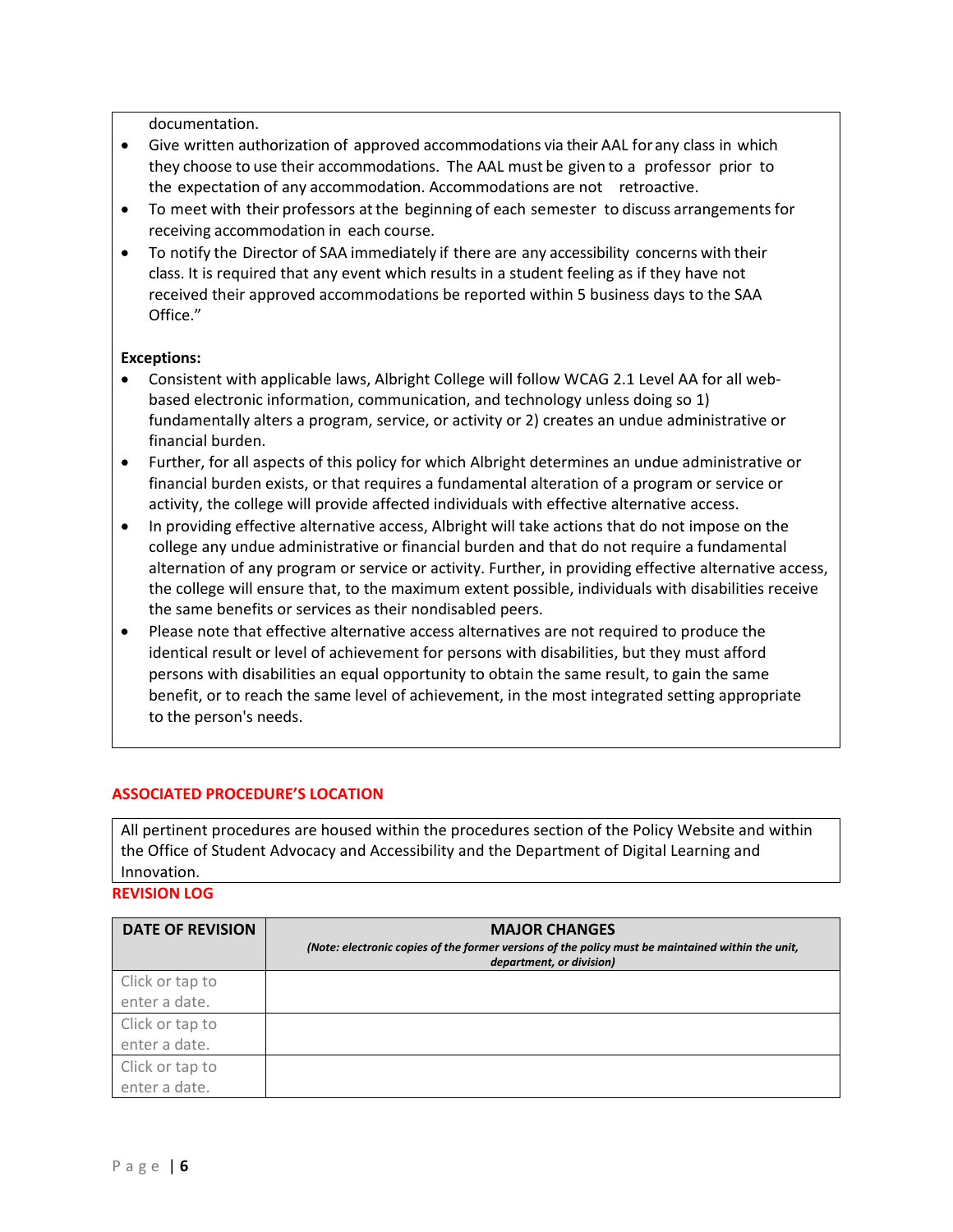| Click or tap to |  |
|-----------------|--|
| enter a date.   |  |
| Click or tap to |  |
| enter a date.   |  |

**IMPLEMENTATION PLAN** - For decision-making purposes only. This will not appear in the Final Policy that is posted to the Policy Repository.

| Spring 2021            |                                                                                                                                                                |  |  |  |
|------------------------|----------------------------------------------------------------------------------------------------------------------------------------------------------------|--|--|--|
| $\bullet$              | Policy is shared with the Educational Policy Council and Campus Policy Group<br>for review/feedback.                                                           |  |  |  |
| $\bullet$              | Cabinet reviews policy                                                                                                                                         |  |  |  |
| $\bullet$              | Policy reviewed by Chair of Faculty.                                                                                                                           |  |  |  |
| $\bullet$              | Policy Budget is Proposed                                                                                                                                      |  |  |  |
| Summer 2021            |                                                                                                                                                                |  |  |  |
| $\bullet$              | Mention of the Policy was shared with EPC again.                                                                                                               |  |  |  |
| Fall 2021              |                                                                                                                                                                |  |  |  |
| $\bullet$              | Several courses will be selected for a pilot program                                                                                                           |  |  |  |
| $\bullet$              | Policy review will be completed and will be sent for final approval by the President                                                                           |  |  |  |
| Spring 2022            |                                                                                                                                                                |  |  |  |
| $\bullet$              | The office of SAA and Online and Digital Learning will offer training in<br>accessibility best practices.                                                      |  |  |  |
| $\bullet$<br>$\bullet$ | Faculty and Staff will begin to review their coursework and audit it for accessible content.<br>Inaccessible content will begin to be replaced with accessible |  |  |  |
|                        | content.                                                                                                                                                       |  |  |  |
| ٠                      | A second pilot program will be created                                                                                                                         |  |  |  |
| $\bullet$              | Implementation of Blackboard Ally and UDOIT will begin                                                                                                         |  |  |  |
| Fall 2022- Fall, 2025  |                                                                                                                                                                |  |  |  |
| $\bullet$              | The Office of Digital and Online Learning and SAA will develop and                                                                                             |  |  |  |
|                        | implement a systematic plan to move courses toward compliance                                                                                                  |  |  |  |
|                        | by approaching those with the most significant need first and                                                                                                  |  |  |  |
|                        | moving to those with fewer accessibility errors. Blackboard Ally                                                                                               |  |  |  |
|                        | and student population will be utilized to determine the areas of                                                                                              |  |  |  |
|                        | greatest need.                                                                                                                                                 |  |  |  |
| $\bullet$              | Trainings will continue to be offered to faculty.                                                                                                              |  |  |  |
| $\bullet$              | Faculty will begin to take ownership of creating and editing their<br>coursework with accessibility in mind.                                                   |  |  |  |
| $\bullet$              | SAA and the Office of Digital and Online Learning will assist faculty,                                                                                         |  |  |  |
|                        | as they are able, in the creation of accessible content.                                                                                                       |  |  |  |
| Spring, 2026           |                                                                                                                                                                |  |  |  |
| $\bullet$              | Staff and Faculty will be expected to be in complete compliance with WCAG Level AA                                                                             |  |  |  |
|                        |                                                                                                                                                                |  |  |  |
|                        | It is the expectation that all faculty will begin to transition their materials into an accessible format                                                      |  |  |  |
|                        | immediately with full compliance to be achieved no later than the first day of the 2023 fall                                                                   |  |  |  |

semester. If a faculty member is notified that they have a current student with a specific ADA need in their classroom, the faculty will work with the SAA Office and the Office on Digital and